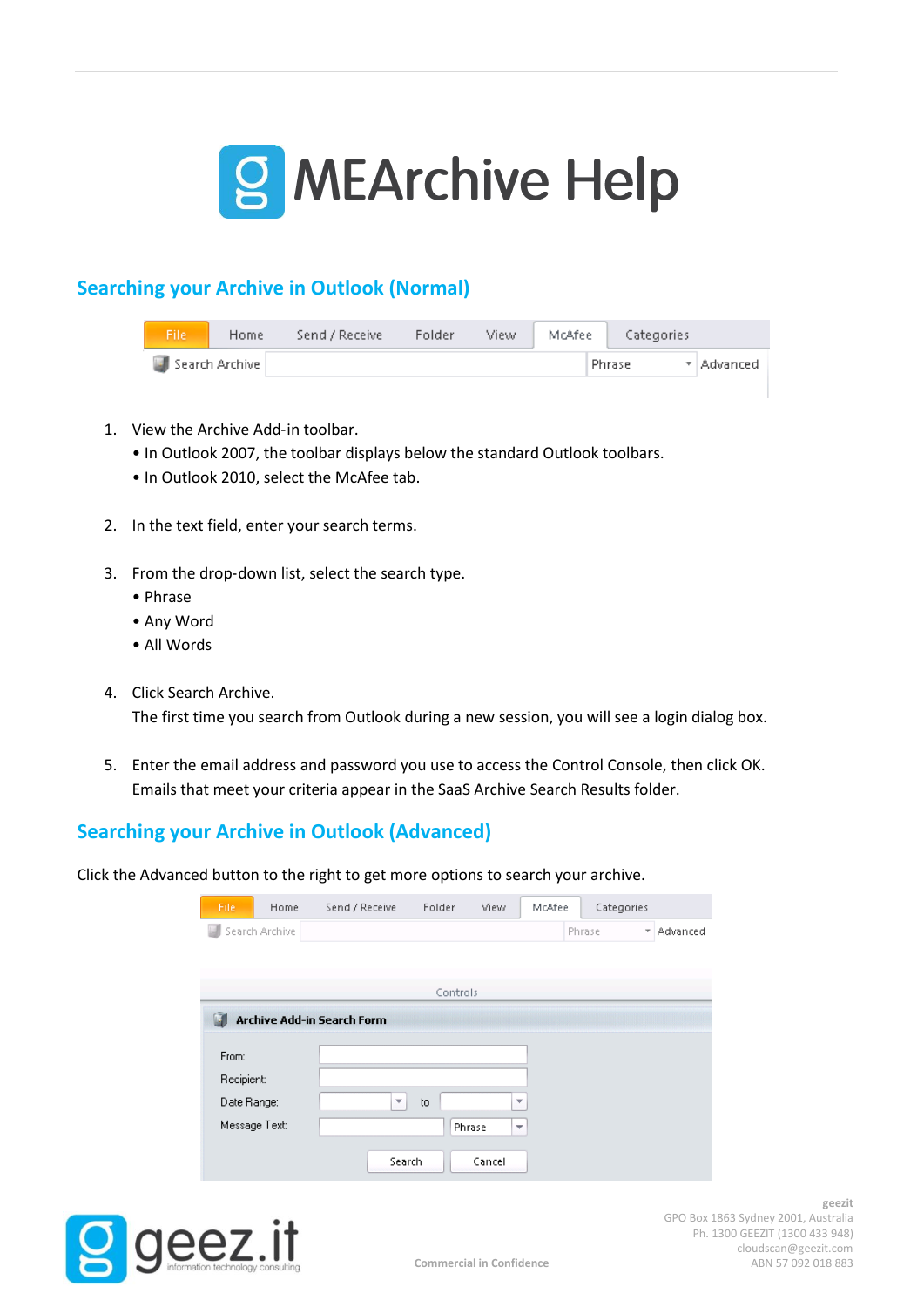| <b>Definition</b>                                                                                                                                                                                                                         |
|-------------------------------------------------------------------------------------------------------------------------------------------------------------------------------------------------------------------------------------------|
| Enter the name, email address, or domain name of an email sender.<br>Do not include spaces. A space in a name creates an Or search for two separate<br>names<br>Limited to 1000 characters.<br>$\bullet$                                  |
| Enter the name, email address, domain, or distribution list name of one or more<br>$\bullet$<br>email recipients.<br>Recipients can be searched in either the To: or CC: of an email message.<br>Limited to 250 characters.               |
| Select a date range to find messages that were sent within a particular time frame:                                                                                                                                                       |
| Enter start and end dates in the format mm/dd/yyyy or m/d/yyyy.<br>Click the calendar icons to select dates from the calendar.                                                                                                            |
| The dates you select automatically default to your preferred time zone.                                                                                                                                                                   |
| Enter a phrase or word to search the different parts of the email message itself,<br>including the:                                                                                                                                       |
| Message header . Attachment name                                                                                                                                                                                                          |
| Subject line<br>• Attachment body                                                                                                                                                                                                         |
| Message body                                                                                                                                                                                                                              |
| Each part of the message is searched separately.                                                                                                                                                                                          |
| Select Phrase, Any word, or All words from the drop-down to specify the type of<br>search:                                                                                                                                                |
| <b>Phrase</b> returns messages that contain the exact word combination. This type of<br>search will generally return fewer results.                                                                                                       |
| Any word returns messages that include one or more search terms. This type of<br>search will generally return more results.                                                                                                               |
| All words returns messages that include any combination of all search terms in                                                                                                                                                            |
| the same message part. For example, a search for the quick brown fox will match<br>messages with quick brown fox or brown quick fox in the message body, but not<br>messages with quick brown in the message body and fox in the subject. |
|                                                                                                                                                                                                                                           |

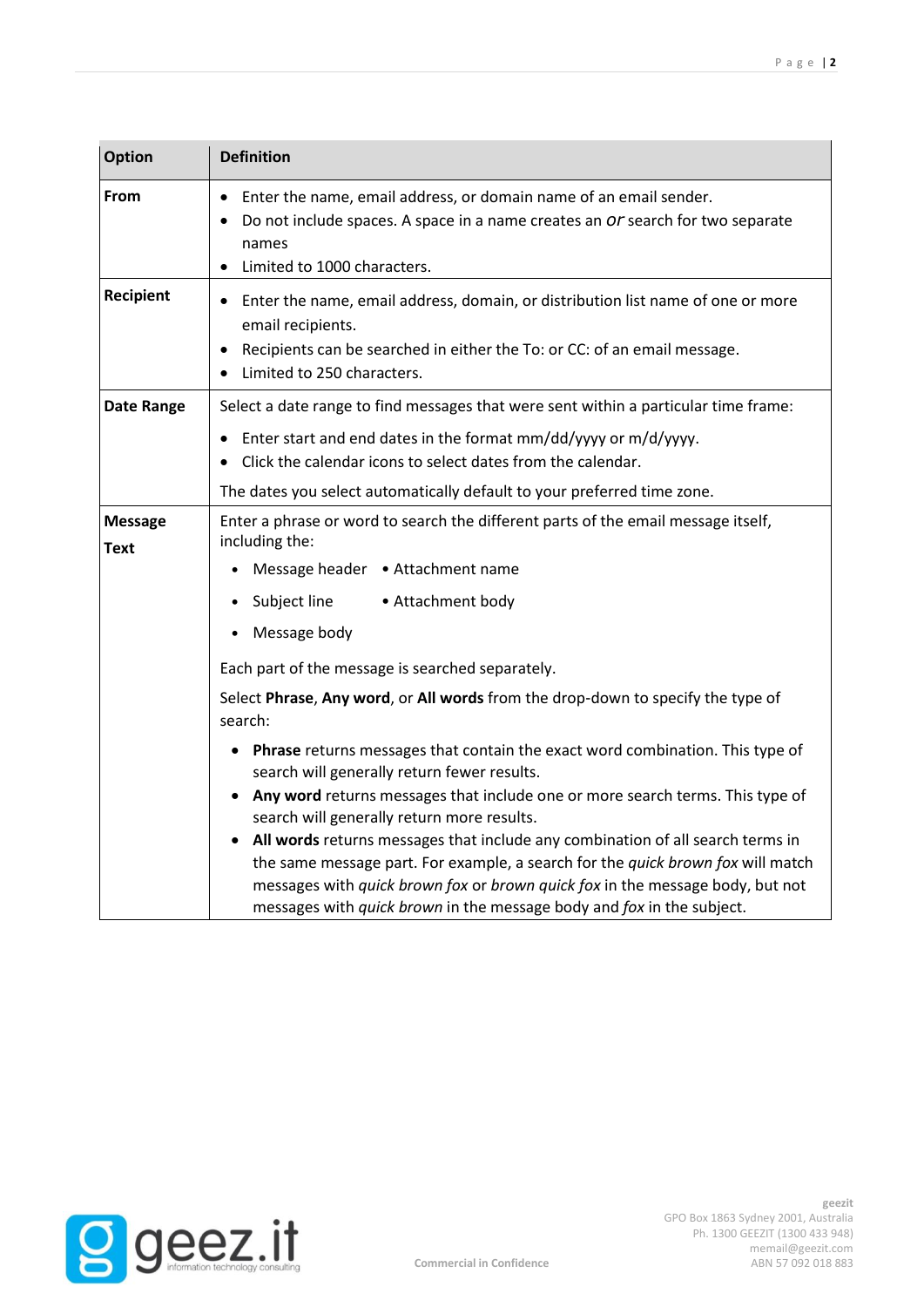## **Login to geezit MEArchive (Web)**

- 1. To login into geezit MEArchive, go to [http://memail.geezit.com](http://memail.geezit.com/) or [https://geezit.portal.saascontrol.com](https://geezit.portal.saascontrol.com/)
- 2. Your username is your full email address. Your password is the same password to use to login to your machine.

| geez.it Control Console |                |                                                    |  |
|-------------------------|----------------|----------------------------------------------------|--|
|                         |                |                                                    |  |
|                         | Sign In        |                                                    |  |
|                         | Language:      | English                                            |  |
|                         | Email Address: |                                                    |  |
|                         | Password:      |                                                    |  |
|                         |                | Sign In                                            |  |
|                         |                | Forgot your password or need to create a password? |  |
|                         |                |                                                    |  |

## **How to search for archived emails**

| g geez.it                         |         | <b>Control Console</b> |                      |                   |                                             |                                                                                                                                                 |
|-----------------------------------|---------|------------------------|----------------------|-------------------|---------------------------------------------|-------------------------------------------------------------------------------------------------------------------------------------------------|
|                                   |         |                        |                      |                   |                                             | 1 Preferences <b>D</b> Aliases <del>፠</del> Quarantine B Email Continuity <u>D</u> Allowed Senders Z Blocked Senders <b>D</b> Archived Messages |
| Criteria                          |         |                        | $\left  \ll \right $ | <b>Results</b>    |                                             |                                                                                                                                                 |
| $\mathcal{P}$ Search $\Box$ Reset |         |                        |                      |                   | Help Export v   <b>Export</b> v   Preview v |                                                                                                                                                 |
| Search                            |         |                        |                      | $\mathscr Q$ From |                                             | To                                                                                                                                              |
| From:                             |         |                        |                      | No messages       |                                             |                                                                                                                                                 |
| <b>Recipient:</b>                 |         |                        |                      |                   |                                             |                                                                                                                                                 |
| Date Range:                       | ৰ<br>to |                        | ×                    |                   |                                             |                                                                                                                                                 |
| Message Text:                     |         | Phrase                 | v                    |                   |                                             |                                                                                                                                                 |

Click on the **Archived Messages** tab on the top menu. From here you can find, view, and export email messages that are currently being stored in the archive.

To create a search, type what you know about the message (or messages) into the criteria fields and click Search.

## **Search rules and guidelines**

An understanding of the way search works in MEArchive will improve your ability to search for and find the email messages you need.

### **Basic Search Rules**

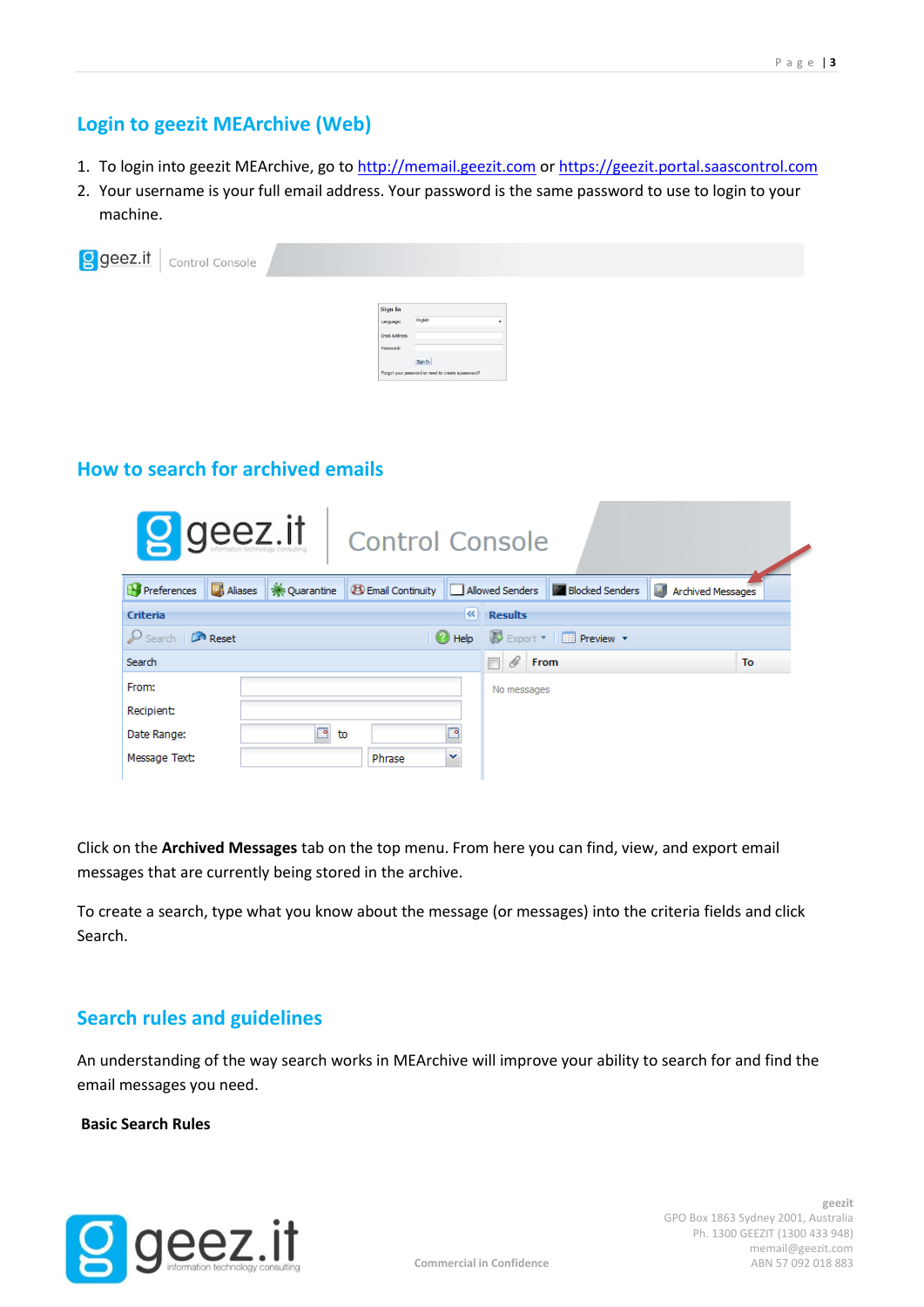- Complete at least one search field to begin a new search. The more fields you complete, the more specific your search, and therefore the more limited the number of results.
- Search fields are not case-sensitive. A search for "Control Console" is the same as "control console".
- Select your search terms carefully. Use words or phrases that are unique to the messages you want to find.

### **Additional Rules for Complex Searches**

- Most special characters (including +-&!><) are interpreted as plain text when used within a word or phrase.
- Search supports trailing \* and ? wild cards searches. A \* search looks for one or more characters. A ? looks for a single character.
- Email addresses can be searched using the entire address, just the domain, or any part of the address.
- Use Phrase, Any Word, or All Word searches to determine how you want to search with multiple terms.

### **Guidelines for Special Characters**

- Special characters cannot be searched by themselves.
- Some special characters are allowed and can be interpreted as plain text when included as part of an alphanumeric string.

| <b>Special Character</b> | <b>Name</b>              |
|--------------------------|--------------------------|
| $\ddot{}$                | Plus Sign                |
| ۰                        | Dash                     |
| &                        | Ampersand                |
|                          | Bar                      |
| 1                        | Exclamation              |
| $\mathcal{E}$            | <b>Right Parenthesis</b> |
| (                        | Left Parenthesis         |
| $\{$                     | Left Curly Brace         |
| }                        | <b>Right Curly Brace</b> |
| ſ                        | Left Bracket             |
| I                        | <b>Right Bracket</b>     |
| $\hat{\phantom{a}}$      | Caret                    |
| ш                        | <b>Quotation Marks</b>   |
| $\sim$                   | <b>Tilde</b>             |
| t                        | Colon                    |

Table 1: Special Characters Interpreted as Plain Text

### **Wild Card Searches**

Archive search supports two types wildcards, asterisk (\*) and question mark(?), when placed within a string or at the end of a string.



**Commercial in Confidence**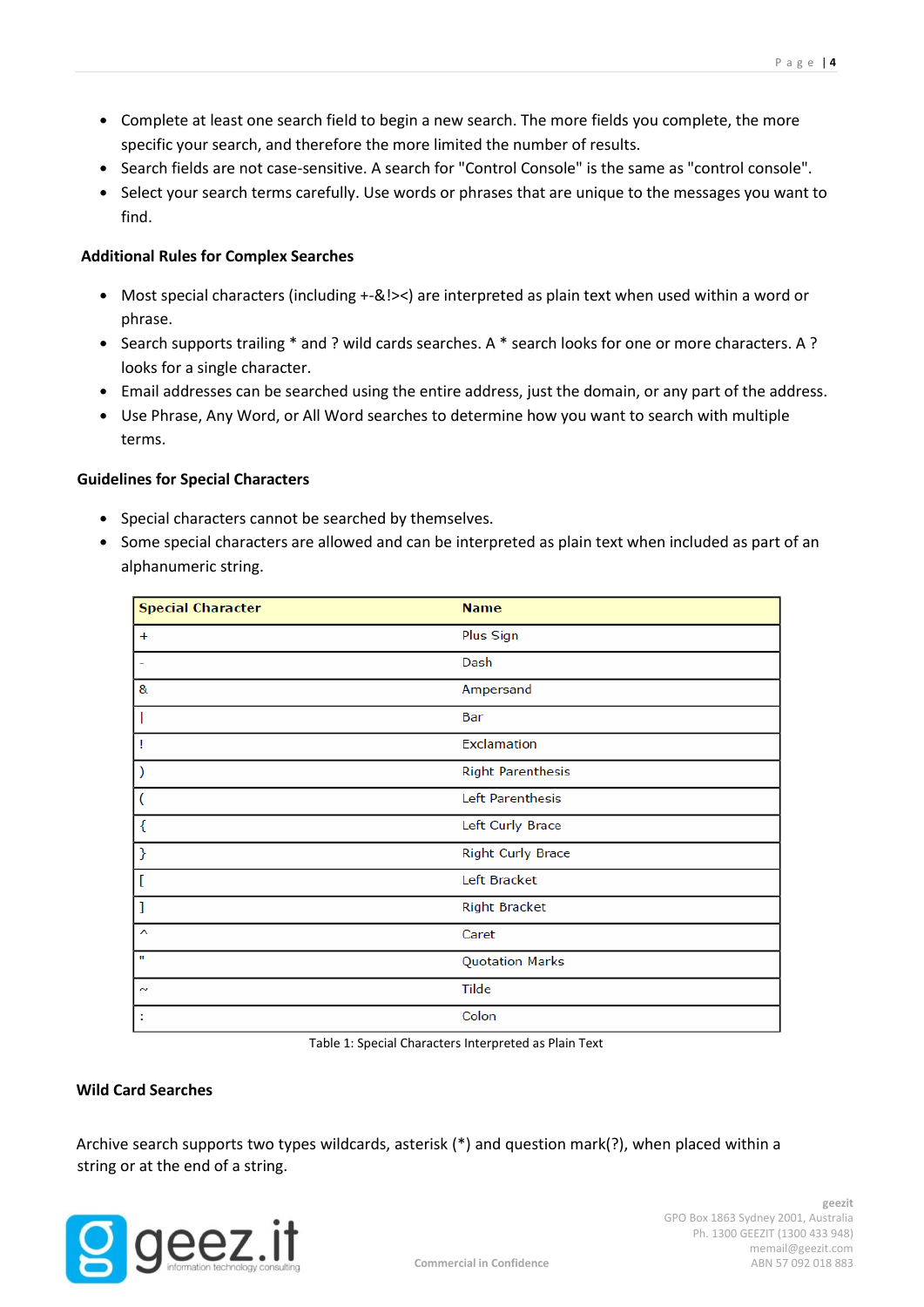- A wildcard character cannot be placed at the beginning of a text string.
- It is best to avoid placing a wildcard too early in a search term, or with too few characters. For example, a search using horse\* will return better and faster results than h\* or h\*s.
- Wildcards cannot be used in a Phrase search.

### Asterisk (\*) Wild Card Examples

The asterisk (\*) searches for one or more characters.

| <b>Search Term</b> | Returns                                                    |
|--------------------|------------------------------------------------------------|
| $greg*$            | greg, gregg, gregory, gregorian                            |
| $gre*$             | greg, gregg, gregory, gregorian<br>grey, green, greenhouse |
| $gr^*n$            | grin, green, grain, groan                                  |
| $*$ gre            | Is not permitted                                           |



### Question Mark (?) Wild Card Examples

The question mark (?) searches for a single character.

| <b>Search Term</b> | Returns             |
|--------------------|---------------------|
| greg?              | greg, gregg         |
| gre?               | greg, grey          |
| gr?n               | grin                |
| gr??n              | green, grain, groan |
| ?gre               | Is not permitted    |

Table 3: Question Mark (?) Wild Card Examples

#### **Email Addresses**

Email addresses can be searched using the entire address, just the domain, or any part of the address.

- Search email addresses in the From and Recipient fields.
- You search for a full email address or part of an address. You can search parts of an address that:
	- Are separated by special characters.
	- Switch between upper and lowercase.
	- Switch between alphabetic and numeric characters.
- Email addresses should not include spaces.
- Full names with spaces are treated as two separate search terms.

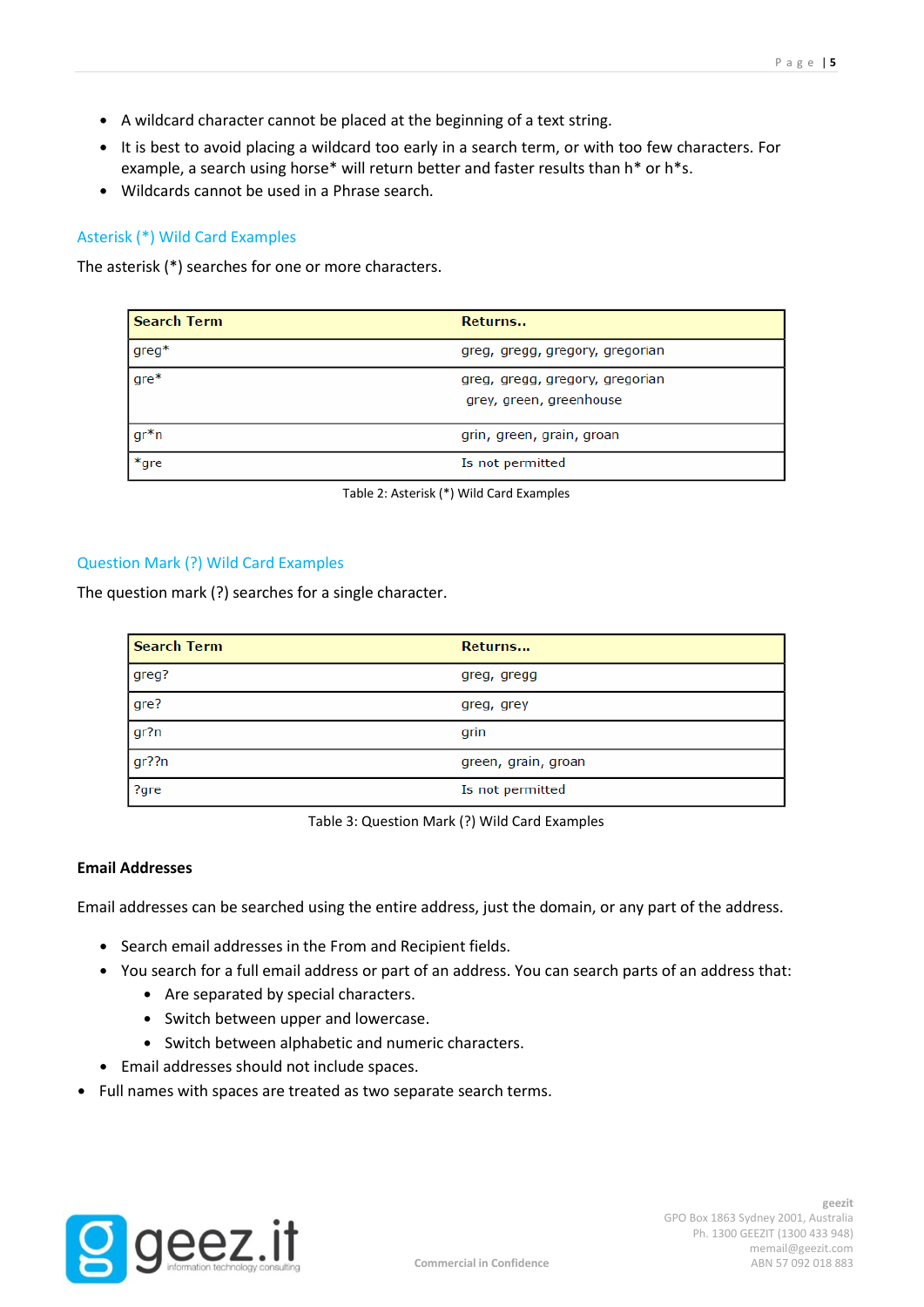### Email Address Search Examples

| <b>Search Term</b> | Returns                                                           |
|--------------------|-------------------------------------------------------------------|
| greg               | Greg Brown <greg@company.com><br/>۰</greg@company.com>            |
|                    | Gregory Smith <greg.smith@other.com><br/>۰</greg.smith@other.com> |
|                    | Greg Smith <gsmith@test.com></gsmith@test.com>                    |
|                    | Greg Jones <greg99@test.com></greg99@test.com>                    |
|                    | GregJones <gj99@special.com></gj99@special.com>                   |
|                    | Joe Smith <greg111@special.com></greg111@special.com>             |
|                    | Joe Jones <joe.jones@greg.com><br/>۰</joe.jones@greg.com>         |
| greg smith         | Greg Brown <greg@company.com><br/>٠</greg@company.com>            |
|                    | Gregory Smith <greg@other.com></greg@other.com>                   |
|                    | Greg Smith <gsmith@test.com></gsmith@test.com>                    |
|                    | Greg Jones <greg99@test.com><br/>۰</greg99@test.com>              |
|                    | GregJones <gj99@special.com></gj99@special.com>                   |
|                    | Joe Smith <greg111@special.com><br/>۰</greg111@special.com>       |
|                    | Joe Jones <joe.jones@greg.com><br/>٠</joe.jones@greg.com>         |
|                    | Joe Smith <jsmith99@test.com><br/>۰</jsmith99@test.com>           |
|                    | John Smith <jsmith@company.com><br/>۰</jsmith@company.com>        |
|                    | FredS <fred_smith@other.com></fred_smith@other.com>               |
|                    | Joe Brown <j.brown@smith.com></j.brown@smith.com>                 |
| company.com        | Greg Brown <greg@company.com><br/>۰</greg@company.com>            |
|                    | John Smith <jsmith@company.com></jsmith@company.com>              |
|                    | Joe Jones <joe@test.company.com><br/>۰</joe@test.company.com>     |
| @company.com       | Greg Brown <greg@company.com><br/>۰</greg@company.com>            |
|                    | John Smith <jsmith@company.com><br/>۰</jsmith@company.com>        |
| greg@company.com   | Greg Brown <greg@company.com><br/>۰</greg@company.com>            |
| $gr^*$             | GregJones <gj99@special.com><br/>۰</gj99@special.com>             |
|                    | Gram Carter <gc@test.com><br/>۰</gc@test.com>                     |
|                    | Joe Smith <greg111@special.com><br/>۰</greg111@special.com>       |
|                    | Bob Grey <grey333@company.com></grey333@company.com>              |
|                    | Joe Jones <joe.jones@greg.com></joe.jones@greg.com>               |
|                    | Monk Williams <mwilliams@gregorian.com></mwilliams@gregorian.com> |

Table 4: Email Address Search Examples

### **Searching with Phrase, Any word, or All words**

Archive search allows you to searching for specific words or phrases in an email. To help with this you can apply rules to some text fields to filter your results. When entering multiple search terms into a text field you can have them treated as an exact phrase, individual terms, or a group of terms.

- Phrase search finds emails that contain the exact phrase in the exact word order.
- Any word search finds emails that contain one or more words regardless of order.
- All words search finds emails that contain all words in any order.

NOTE: You cannot use wild cards in a phrase search.

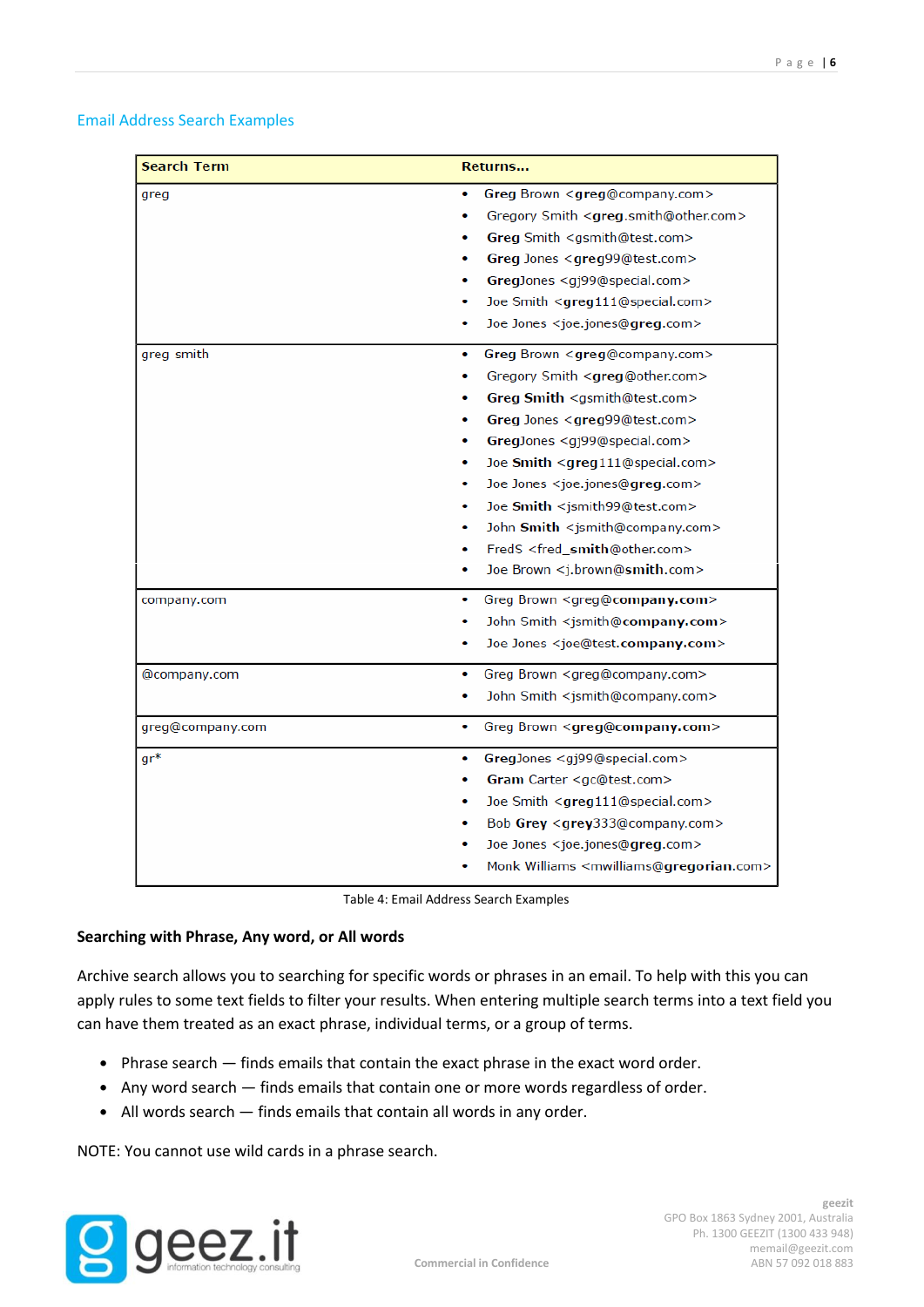### Examples of Phrase, Any word, and All words

Searching on the terms "phoenix memo" returns different result sets based on how you apply the rules.

| Rule      | Returns text                                                                                                                                                    | But not                                                                                                                  |
|-----------|-----------------------------------------------------------------------------------------------------------------------------------------------------------------|--------------------------------------------------------------------------------------------------------------------------|
| Phrase    | tuesday phoenix memo •<br>۰<br>phoenix memo feedback •<br>۰                                                                                                     | phoenix transportation memo<br>denver memo<br>memo for phoenix<br>۰<br>transportation memo<br>denver transportation<br>۰ |
| Any word  | tuesday phoenix memo •<br>۰<br>phoenix memo feedback<br>phoenix<br>transportation memo<br>denver memo<br>۰<br>memo for phoenix<br>۰<br>transportation memo<br>۰ | denver transportation                                                                                                    |
| All words | tuesday phoenix memo •<br>۰<br>phoenix memo feedback •<br>phoenix<br>۰<br>transportation memo<br>memo for phoenix                                               | denver memo<br>denver transportation<br>transportation memo                                                              |

Table 5: Phrase, Any word, or All words search for "phoenix memo"

## **Find Emails Using Search**

Use the search form to find emails based on an email address, a date range, or text.

Follow these guidelines:

- Complete one field to find messages that match a single value.
- Complete multiple fields to find messages that match all of the values.
- Combine additional fields with a Message Text search to filter the results in a "Phrase," "Any word," or "All words" search.
- You cannot use wildcards when selecting "Phrase."

### **Task**

For option definitions, click Help in the interface.

- 1. Select Email Archiving > Archived Messages.
	- Search is displayed by default.
- 2. Complete one or more of the following fields:
	- From
	- Recipient
	- Date Range

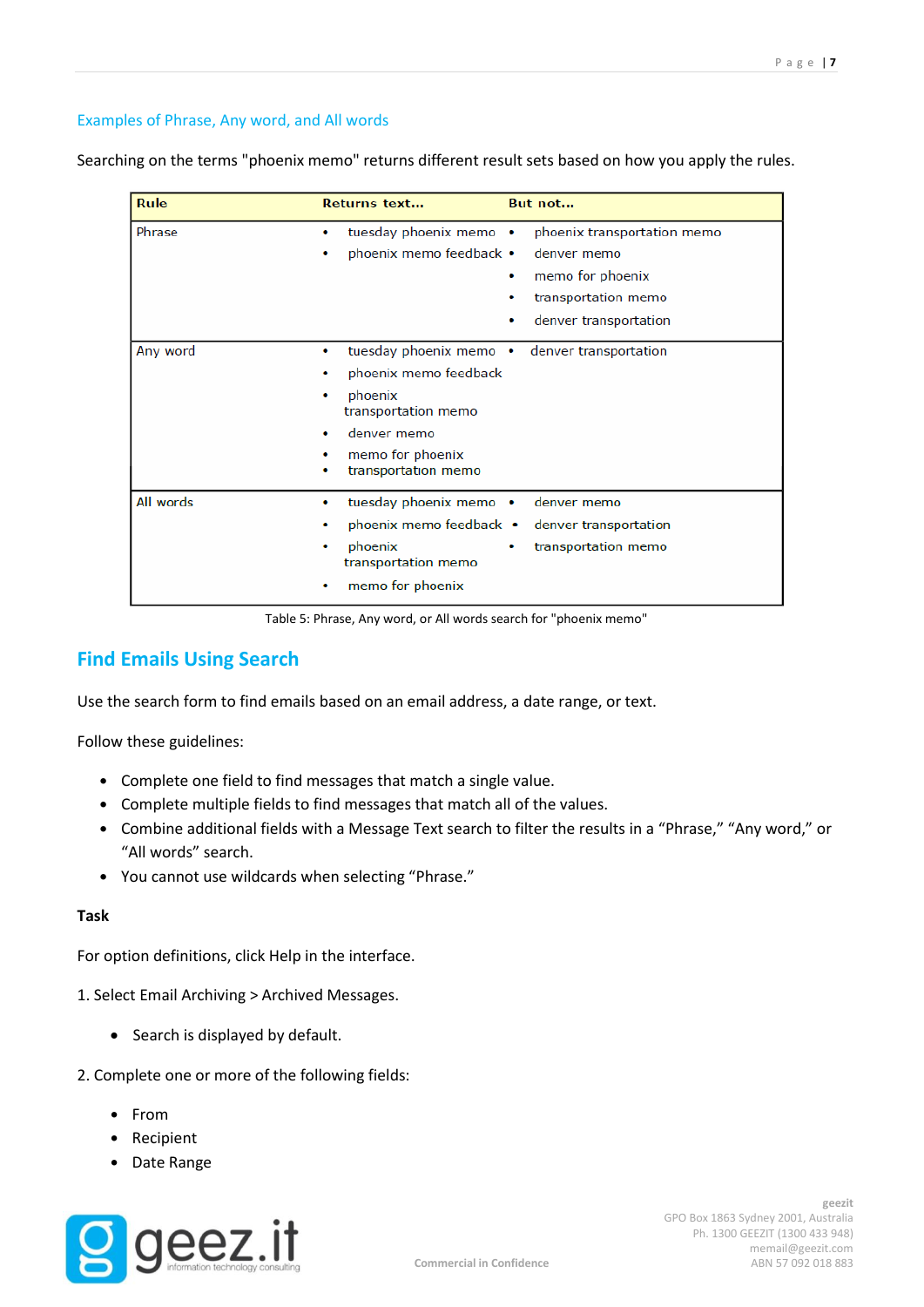• Message Text

### 3. Click Search.

Emails that match your search criteria are displayed in the Results panel.

### Search Examples

The following examples compare the results of two similar searches, one using "Phrase" and the other using "Any word" in a Message Text search.

|             | <b>Criteria</b>                                                                                                                          | Returns                                                                                                                                                                                                                          | Not                                                                                                                                                                                                                                                                                                                                                                                                                                                                                                                                                                                                                                                                                                                                                         |
|-------------|------------------------------------------------------------------------------------------------------------------------------------------|----------------------------------------------------------------------------------------------------------------------------------------------------------------------------------------------------------------------------------|-------------------------------------------------------------------------------------------------------------------------------------------------------------------------------------------------------------------------------------------------------------------------------------------------------------------------------------------------------------------------------------------------------------------------------------------------------------------------------------------------------------------------------------------------------------------------------------------------------------------------------------------------------------------------------------------------------------------------------------------------------------|
| ۰<br>٠<br>۰ | <b>Recipient:</b><br>joe@domain.com<br><b>Date Range:</b><br>7/1/2009 to 11/1/2009<br><b>Message Text with</b><br>"Phrase": phoenix memo | Mail sent to Joe between<br>July and October, 2009 that<br>contain the phrase "phoenix<br>memo."                                                                                                                                 | Mail sent to Joe in June, 2009 that<br>۰<br>contain the phrase "phoenix memo."<br>Mail sent to Joe in August 2009 that<br>contain the phrase "memo for phoenix."<br>Mail sent to Steve between July and<br>October, 2009 that contain the phrase<br>"phoenix memo."                                                                                                                                                                                                                                                                                                                                                                                                                                                                                         |
| ۰<br>۰      | <b>Recipient:</b><br>joe@domain.com<br><b>Date Range:</b><br>7/1/2009 to 11/1/2009<br>Message Text with "Any "<br>word": phoenix memo    | Mail sent to Joe between<br>July and October, 2009 that<br>contain the words "phoenix"<br>or "memo," including:<br>"phoenix memo"<br>"trip to phoenix"<br>"denver memo"                                                          | Mail sent to Joe in June, 2009 that<br>٠<br>contain the words "phoenix" or "memo,"<br>including: "phoenix memo," trip to<br>"phoenix," "denver memo."<br>Mail sent to Steve between July and<br>٠<br>October, 2009 that contain the words<br>"phoenix" or "memo," including:<br>"phoenix memo," "trip to phoenix,"<br>"denver memo."                                                                                                                                                                                                                                                                                                                                                                                                                        |
| ۰           | <b>Recipient:</b><br>joe@domain.com<br>Date Range: 7/1/2009<br>to 11/1/2009<br><b>Message Text with "All</b><br>words": phoenix memo     | Mail sent to Joe between<br>July and October, 2009 that<br>contain the words "phoenix"<br>or "memo," in the subject<br>line, including:<br>"phoenix memo"<br>"memo to phoenix<br>office"<br>"memo regarding<br>phoenix software" | Mail sent to Joe in June, 2009 that<br>٠<br>contain both the words "phoenix" or<br>"memo" in the subject line, including:<br>"phoenix memo" and "memo to phoenix<br>office."<br>Mail sent to Joe between July and<br>October, 2009 that contain just one of<br>the words "phoenix" or "memo" in the<br>subject line, including: "phoenix<br>convention", "trip to phoenix", "denver<br>memo".<br>Mail sent to Steve between July and<br>October, 2009 that contain both words<br>in the subject line, including "phoenix<br>memo", "memo to phoenix office", and<br>"memo regarding phoenix software".<br>Mail sent to Joe between July and<br>٠<br>October, 2009 that contain the word<br>"phoenix" in the subiect line and<br>"memo" in the message body. |

Table 6: Search Example

## **Viewing an Archived Email**

You can open and view any email that is stored in the archive directly from the search results panel.

Both the message preview and message window allow you to view the content of the message, message headers, any attachments associated with the message, and archive specific information including ID and expiration date.

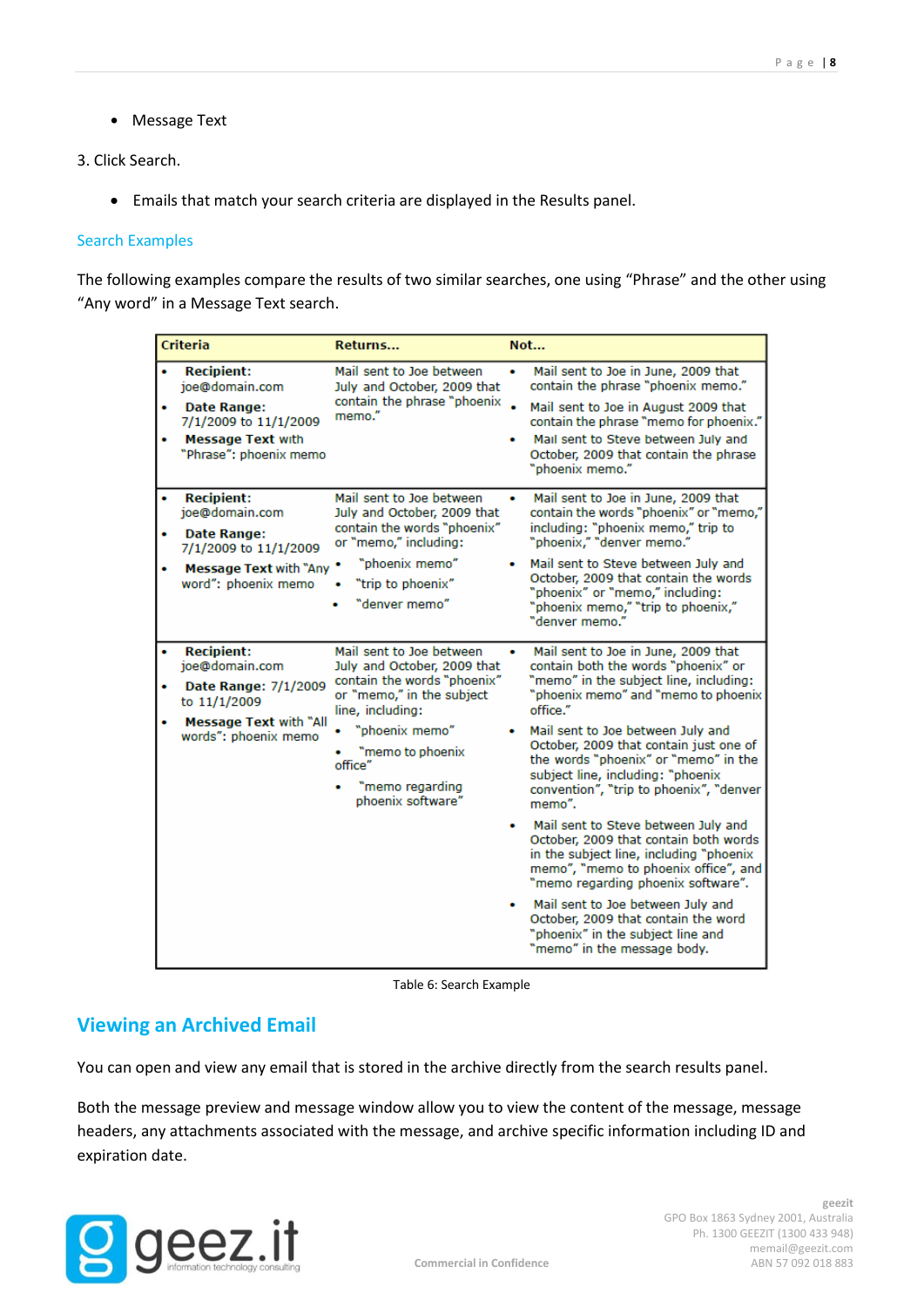### **View a Message**

Open and view email messages to read content, retrieve attachments, and review header information and metadata.

### **Before you begin**

You must first run a search and then sort your results to find the email you want to view.

### **Task**

For option definitions, click Help in the interface.

- Open the message from the results panel by doing one of the following:
- Double-click the message to view the message in the Message window.
- Select an option from the Preview menu to open the message in the Message pane.

If you selected Preview, the message displays in the Message pane. Otherwise the message appears in a separate window.

## **Exporting Messages**

You can download one or more of the messages that you find in a search and view them in an email client. When you export messages, they are compressed in a zip file.

Messages can be exported from either the Results panel or the Message view.

## **Zip file guidelines**

The rules that govern the zip file you download when you export messages determine the total file size, the emails included, how the email files are named, and the format of the emails.

- The total size of the file you download cannot be larger than 1 GB. If your result set is larger, you should refine your search criteria and limit your results.
- At download, the system re-runs your original search. As a result, the set of messages in the zip file may differ from your initial results due to changes in the archive.
- Messages are stored as .eml files. Each file name matches the message's unique Archive ID.
- The format of each email varies by your user role:
	- The User role receives the original message.
	- The Customer Administrator role receives the envelope journal as well as the original message which is included as an attachment.

NOTE: A zip file utility is required for extracting the email files.

### **Viewing .eml files**

The email files you download from Email Archiving use the .eml file format and require a compatible email client.